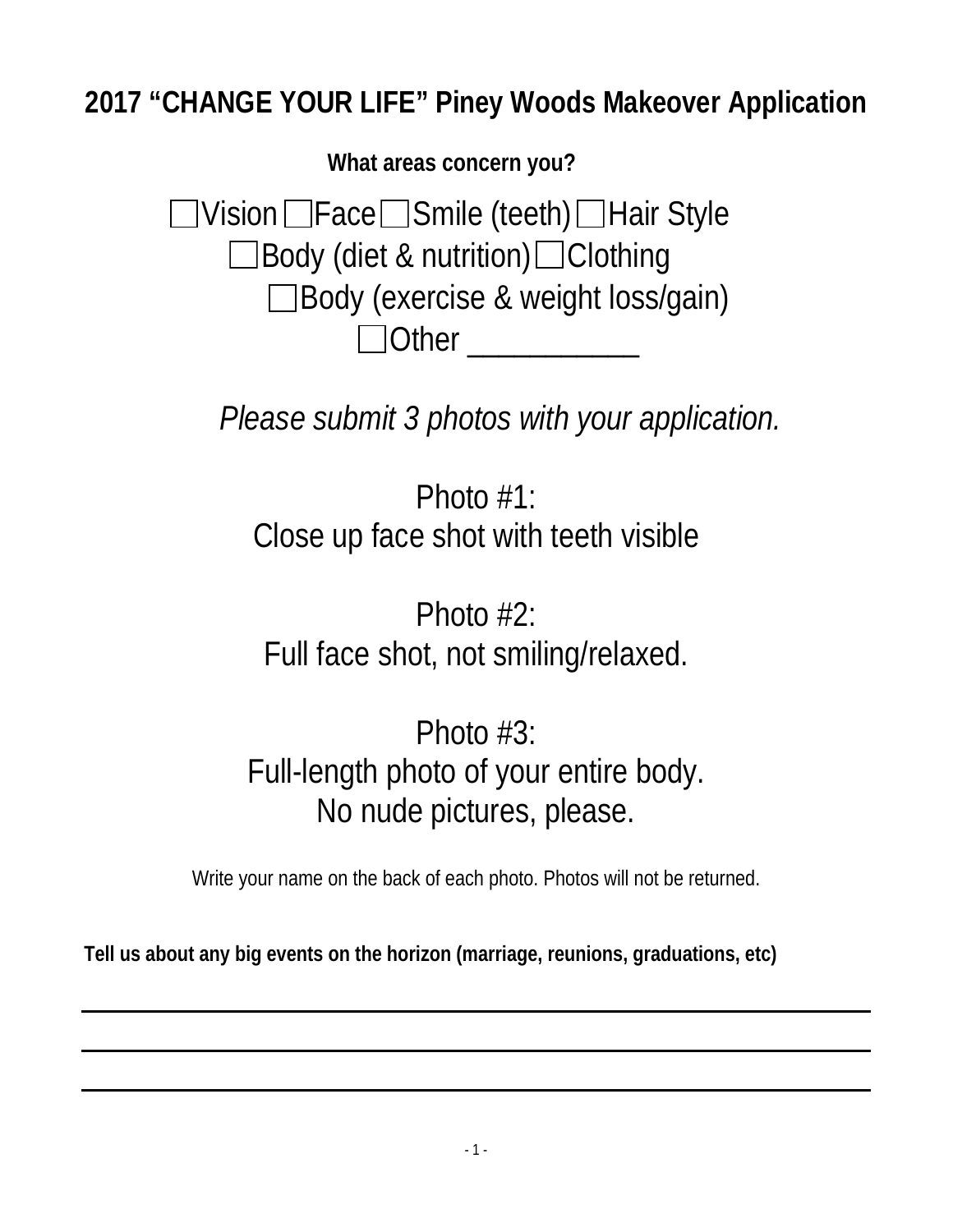Name (last, first)

| Work Phone<br>Home Phone                                                                                                    |                   |              | Cell Phone                                                                              |                                                                                  | Email                              |  |
|-----------------------------------------------------------------------------------------------------------------------------|-------------------|--------------|-----------------------------------------------------------------------------------------|----------------------------------------------------------------------------------|------------------------------------|--|
|                                                                                                                             |                   |              |                                                                                         |                                                                                  |                                    |  |
|                                                                                                                             |                   |              |                                                                                         |                                                                                  |                                    |  |
| Date of Birth                                                                                                               | Age (as of today) |              | Height/Weight                                                                           |                                                                                  |                                    |  |
|                                                                                                                             |                   |              |                                                                                         |                                                                                  |                                    |  |
| Current Occupation (name of firm, title, dates of employment, and city job is located in)                                   |                   |              |                                                                                         |                                                                                  |                                    |  |
|                                                                                                                             |                   |              |                                                                                         |                                                                                  |                                    |  |
| <b>Highest level of Education</b>                                                                                           |                   |              | Marital Status, length of time                                                          |                                                                                  | Gender(s) and age(s) of child(ren) |  |
| Please answer the following:                                                                                                |                   |              |                                                                                         |                                                                                  |                                    |  |
| I have been arrested                                                                                                        | $\square$ Yes     | $\square$ No |                                                                                         | I am a U.S. citizen & at least 21 years old □ Yes                                | $\square$ No                       |  |
| I have been charged with a crime<br>$\square$ Yes                                                                           |                   | $\square$ No | I am available for the Makeover process: appointments,                                  |                                                                                  |                                    |  |
| I have a restraining order against me<br>$\square$ Yes                                                                      |                   | $\square$ No |                                                                                         | treatment, and recovery, Apr-Dec 2016 $\Box$ Yes                                 | $\square$ No                       |  |
| I have been treated for mental illness                                                                                      | $\square$ Yes     | $\square$ No | I am an East Texas resident                                                             |                                                                                  | $\square$ No<br>$\Box$ Yes         |  |
| I am very, very shy                                                                                                         | $\square$ Yes     | $\square$ No | I am in general good health                                                             |                                                                                  | $\Box$ Yes<br>$\square$ No         |  |
| I have been a part of a law suit                                                                                            | $\Box$ Yes        | $\square$ No |                                                                                         | My friends & family are behind me on this                                        | $\square$ No<br>$\square$ Yes      |  |
| If yes, please explain ___________                                                                                          |                   |              | I have a drivers license and car                                                        | I wear: hard contacts   soft contacts   glasses                                  | $\square$ No<br>$\Box$ Yes         |  |
| I have a sexually transmitted disease □ Yes                                                                                 |                   | $\square$ No |                                                                                         | My vision Rx: Right _________________________ Left _____________________________ |                                    |  |
| I am afraid of the dentist and/or doctors <sup>1</sup> Yes                                                                  |                   | $\square$ No |                                                                                         |                                                                                  |                                    |  |
| I have more than one tattoo                                                                                                 | $\Box$ Yes        | $\square$ No |                                                                                         |                                                                                  |                                    |  |
| If yes, is it visible with clothing on? $\Box$ Yes                                                                          |                   | $\square$ No |                                                                                         |                                                                                  |                                    |  |
| Yes, I am willing to attend intense training sessions for exercise and fitness on a daily basis. initial here: ____________ |                   |              |                                                                                         |                                                                                  |                                    |  |
|                                                                                                                             |                   |              |                                                                                         |                                                                                  |                                    |  |
|                                                                                                                             |                   |              |                                                                                         |                                                                                  |                                    |  |
|                                                                                                                             |                   |              |                                                                                         |                                                                                  |                                    |  |
| Please list any personal cosmetic, plastic, reconstructive, medical /treatment, medications and allergies:                  |                   |              |                                                                                         |                                                                                  |                                    |  |
| Year                                                                                                                        |                   |              | Procedure/Treatment/Medication (please continue on the back of this sheet if necessary) |                                                                                  |                                    |  |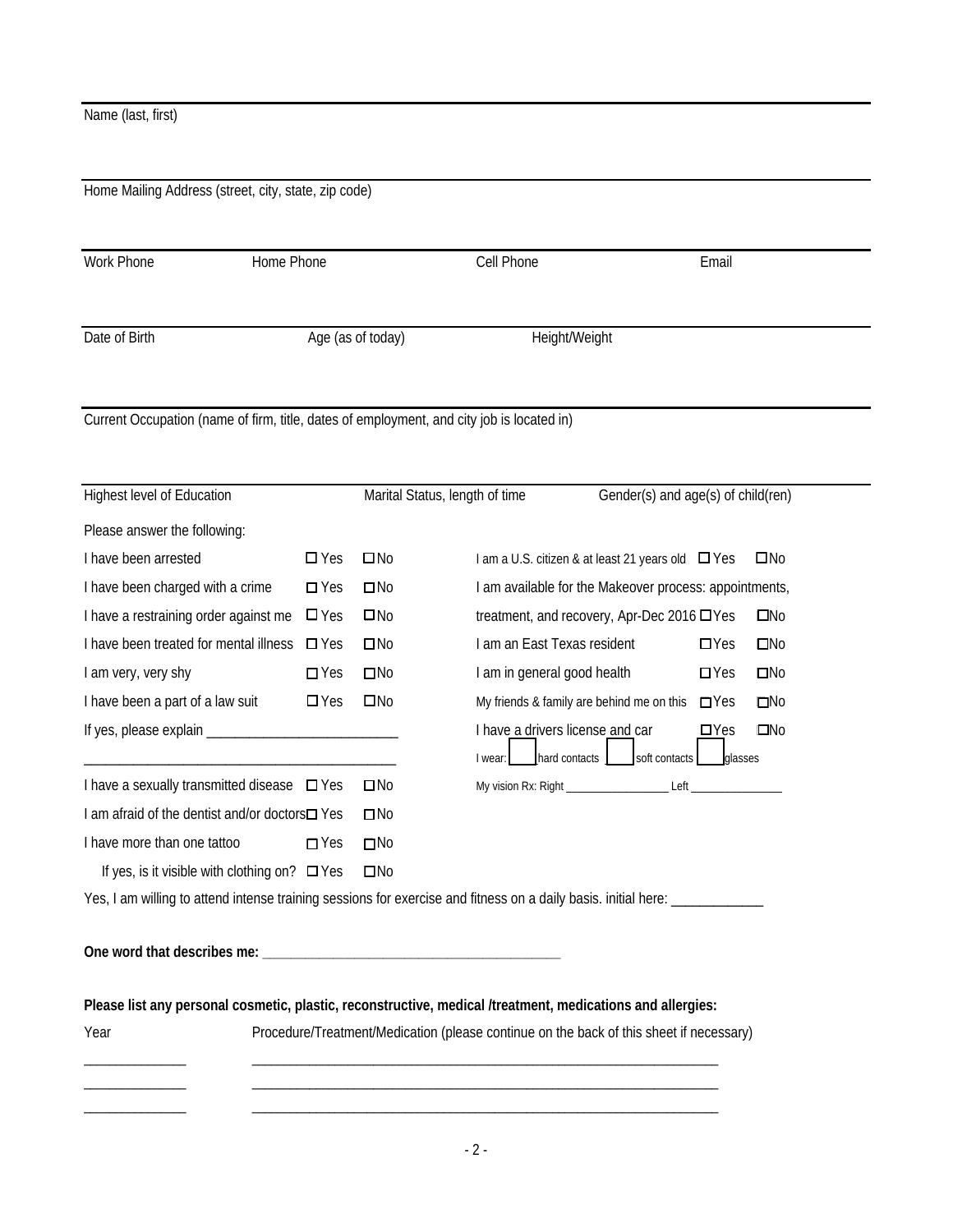**Share why you think you or someone of your choosing should be selected for the 2017 "Change Your Life" Piney Woods Makeover. Please attach any letters of recommendation.**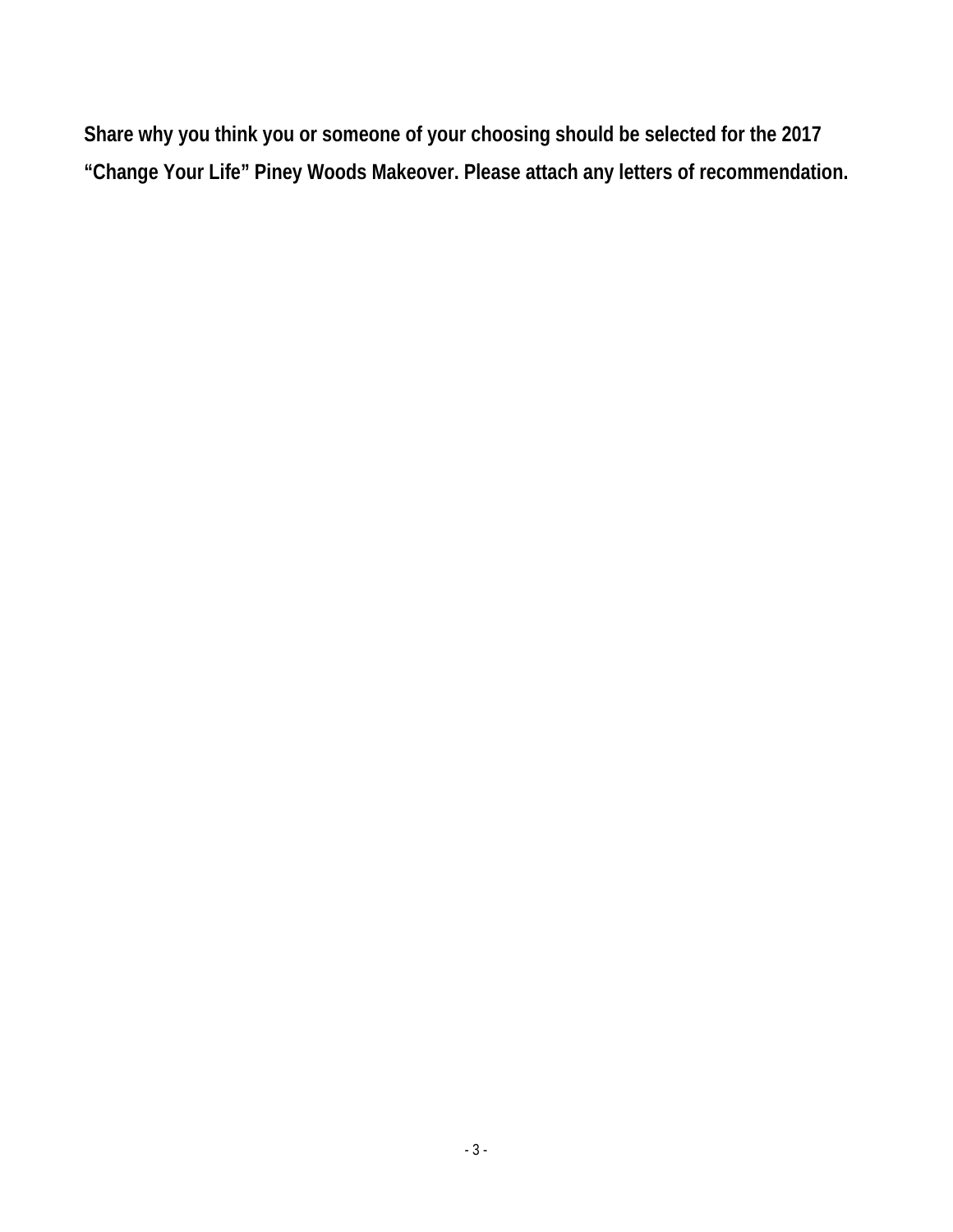Official guidelines:

- <sup>9→</sup> You must be a U.S. citizen and at least 21 years of age.
- → You must not be a candidate for public office and must agree not to become one until one year after the initial broadcast of the program in which you appear, if selected as a participant.
- $\rightarrow$  You must never have been convicted of a felony or misdemeanor, other than a minor traffic violation, and have never had a restraining order or other injunctive relief entered against you. There must not be any outstanding criminal warrants for you.
- $\rightarrow$  If selected as a participant you must execute all waivers and release agreements required by the physicians and surgeons.
- → You will need to be available for appointments, examinations, surgery, and recovery beginning in April 1, 2016 through December 2016.
- ⊕ You must be in excellent mental and physical health.
- $\rightarrow$  You must be willing to submit medical information to the production and submit to a medical examination, psychological examination, and background check.
- <sup>3</sup> The deadline for applications is **Friday**, April 1, 2016

I hereby acknowledge that: (i) I have answered the previous questions honestly and accurately; (ii) I will immediately inform the physicians and surgeons if any information I have provided becomes false or incomplete; (iii) if any of the above information is found to be false or incomplete this will be grounds for dismissal from the participant selection process, and/or from the program currently entitled the "Change Your Life" Piney Woods Makeover.

By submitting this application I hereby consent to the recording, use and reuse by the "Change Your Life" Makeover Team and any of their respective licensees, assignees, parents, subsidiaries, or affiliated entities and each of their respective employees, agents, representatives, officers and directors (collectively "Releasees") of my voice, actions, likeness, name, appearance, biographical material, and any information contained in my application to be a participant in the Program or in any materials submitted by me in connection with my application (collectively "Likeness") as edited, altered, or modified by the Releasees, in any and all media now known or hereafter devised, in any and all versions, worldwide in perpetuity, in or in connection with the Program. I agree the Releasees may use all or any part of my Likeness, and may alter or modify it regardless of whether or not I am recognizable. I further agree that Releasees exclusively own all right, title, and interest (including, without limitation, all copyrights) in and to any video that I have provided in connection with my application and any other materials that I have provided or may provide in connection with the Program (the "Materials") including, without limitation, the right to edit, alter or modify the Materials and to use all or part of the Materials and my Likeness in any and all media now known or hereafter devised in any and all versions worldwide, in perpetuity. I further agree that Releasees may use my Likeness and the Materials in connection with any promotion, publicity, marketing or advertisement for the Program. I grant the rights hereunder whether or not I am selected to participate in the Program in any manner whatsoever. I agree to release, defend, indemnify and hold harmless Releasees from any and all claims, actions, lawsuits, liabilities and expenses arising out of or relating to its recording or use of my Likeness and/or the Materials. I agree not to make any claim against Releasees as a result of the recording or use of my Likeness and/or the Materials (including, without limitation, any claim that such use invades any right of privacy and/or publicity). I understand that I will not be paid any money for giving Releasees these rights, or for signing this agreement.

## **Privacy Notice:** THIS NOTICE DESCRIBES HOW MEDICAL INFORMATION ABOUT YOU MAY BE USED AND DISCLOSED AND HOW YOU CAN GET ACCESS TO THIS INFORMATION. PLEASE REVIEW IT CAREFULLY.

This Privacy Notice is being provided to you as a requirement of a federal law, the Health Insurance Portability and Accountability Act (HIPAA). This Privacy Notice describes how we may use and disclose your protected health information to carry out treatment, payment or health care operations and for other purposes that are permitted or required by law. It also describes your rights to access and control your protected health information in some cases. Your "protected health information" means any written and oral health information about you, including demographic data that can be used to identify you. This is health information that is created or received by your health care provider, and that relates to your past, present or future physical or mental health condition.

I. Uses and Disclosures of Protected Health Information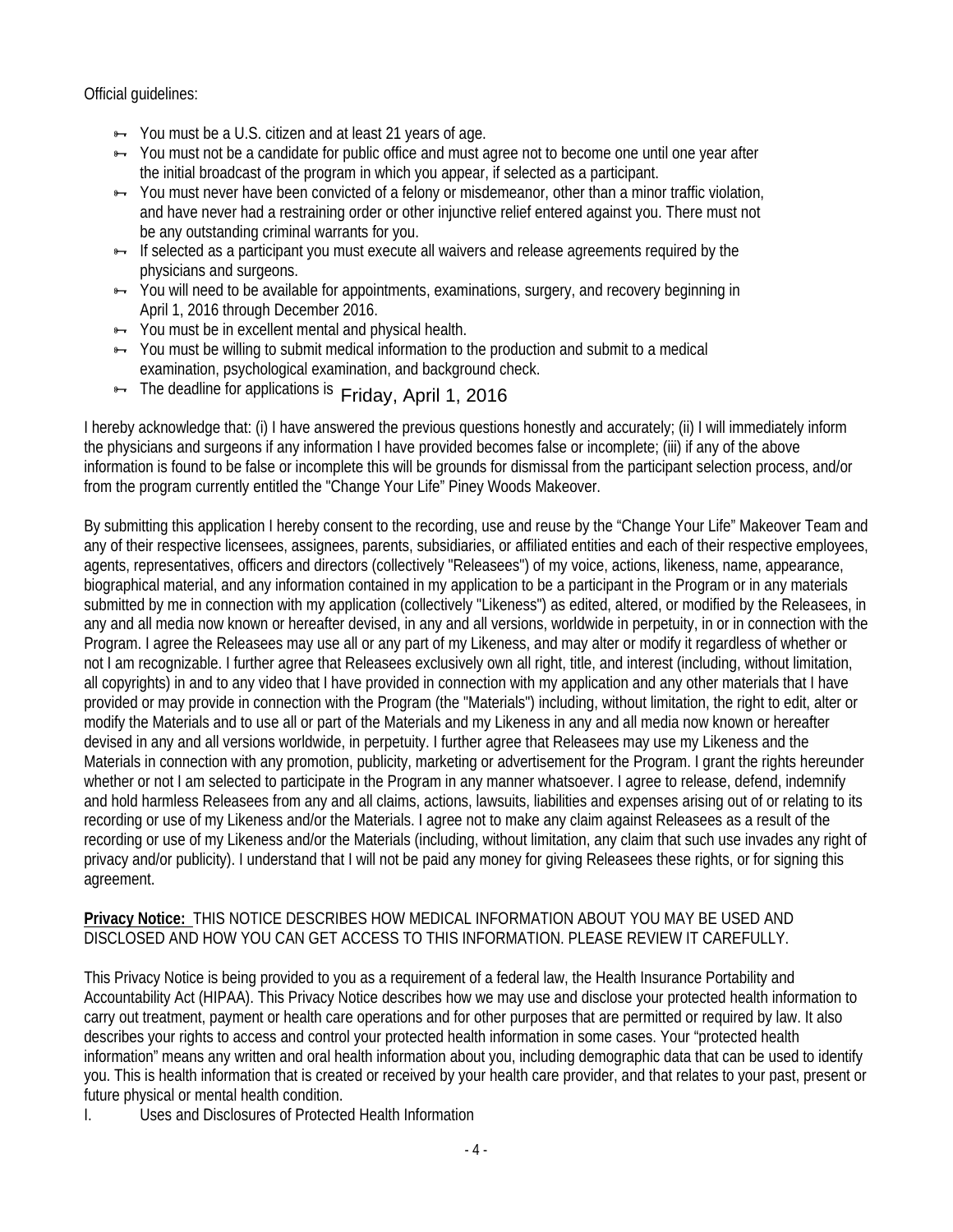We may use your protected health information for purposes of providing treatment, and conducting health care operations. Your protected health information may be used or disclosed only for these purposes unless the practice has obtained your authorization or the use or disclosure is otherwise permitted by the HIPAA privacy regulations or state law.

A. Treatment. We will use and disclose your protected health information to provide, coordinate, or manage your health care and any related services. This includes the coordination or management of your health care with a third party for treatment purposes. For example, we may disclose your protected health information to a pharmacy to fill a prescription or to a laboratory to order a blood test. We may also disclose protected health information to physicians who may be treating you or consulting with the practice with respect to your care. In some cases, we may also disclose your protected health information to an outside treatment provider for purposes of the treatment activities of the other provider.

B. Operations. We may use or disclose your protected health information, as necessary, for our own health care operations to facilitate the function of the medical practice and to provide quality care to all patients. Health care operations include such activities as: quality assessment and improvement activities, employee review activities, training programs including those in which students, trainees, or practitioners in health care learn under supervision, accreditation, certification, licensing or credentialing activities, review and auditing, including compliance reviews, medical reviews, legal services and maintaining compliance programs, and business management and general administrative activities. In certain situations, we may also disclose patient information to another provider or health plan for their health care operations.

C. Other Uses and Disclosures. As part of treatment, payment and health care operations, we may also use or disclose your protected health information for the following purposes: to remind you of your appointment, to inform you of potential treatment alternatives or options, to inform you of health-related benefits or services that may be of interest to you.

II. Uses and Disclosures Beyond Treatment, Payment, and Health Care Operations Permitted Without Authorization or Opportunity to Object

Federal Privacy rules allow us to use or disclose your protected health information without your permission or authorization for a number of reasons including the following:

A. When Legally Required. We will disclose your protected health information when we are required to do so by any federal, state or local law.

When There Are Risks to Public Health. We may disclose your protected health information for the following public activities and purposes:

- To prevent, control, or report disease, injury or disability as permitted by law.
- To report vital events such as birth or death as permitted or required by law.
- To conduct public health surveillance, investigations and interventions as permitted or required by law.
- To collect or report adverse events and product defects, tract FDA regulated products, enable product recalls, repairs or replacements to the FDA and to conduct post marketing surveillance.
- To notify a person who has been exposed to a communicable disease or who may be at risk of contracting or spreading a disease as authorized by law.
- To report to an employer information about an individual who is a member of the workforce as legally permitted or required.

To Report Suspended Abuse, Neglect Or domestic Violence. We may notify Government authorities if we believe that a patient is the victim of abuse, neglect or domestic violence. We will make this disclosure only when specifically required or authorized by law or when the patient agrees to the disclosure.

To Conduct Health Oversight Activities. We may disclose your protected health information to a health oversight agency for activities including audits; civil, administrative, or criminal investigations, proceedings, or actions; inspections; licensure or disciplinary actions; or other activities necessary for appropriate oversight as authorized by law. We will not disclose your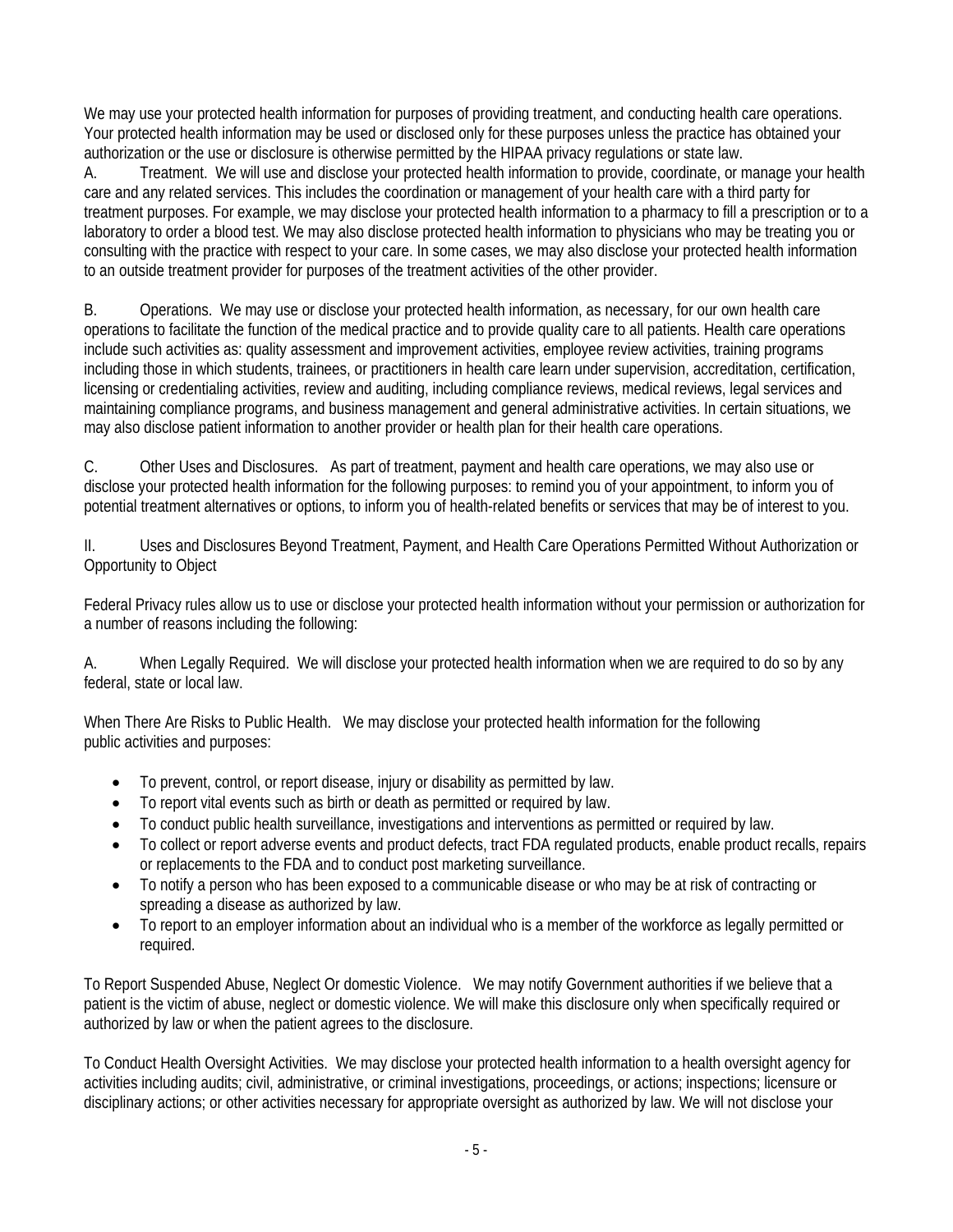health information under this authority if you are the subject of an investigation and your health information is not directly related to your receipt of health care or public benefits.

B. In Connection with Judicial And Administrative Proceedings. We may disclose your protected health information in the course of any judicial or administrative proceeding in response to an order of a court or administrative tribunal as expressly authorized by such order. In certain circumstances, we may disclose your protected health information in response to a subpoena to the extent authorized by state law if we receive satisfactory assurances that you have been notified of the request or that an effort was made to secure a protective order.

C. For Law Enforcement Purposes. We may disclose your protected health information to a law enforcement official for law enforcement purposes as follows:

- As required by law for reporting of certain types of wounds or other physical injuries.
- Pursuant to court order, court-ordered warrant, subpoena, summons or similar process.
- For the purpose of identifying or locating a suspect, fugitive, material witness or missing person.
- Under certain limited circumstances, when you are the victim of a crime.
- To a law enforcement official if the facility has a suspicion that your health condition was the result of criminal conduct.
- In an emergency to report a crime.
- To Coroners, Funeral Directors, and for Organ Donation. We may disclose protected health information to a coroner or medical examiner for identification purposes, to determine cause of death or for the coroner or medical examiner to perform other duties authorized by law. We may also disclose protected health information to a funeral director, as authorized by law, in order to permit the funeral director to carry out their duties. We may disclose such information in reasonable anticipation of death. Protected health information may be used and disclosed for cadaveric organ, eye or tissue procuring, banking or transplanting.

D. For Research Purposes. We may use or disclose your protected health information for research when the use or disclosure for research has been approved by an institutional review board that has reviewed the research proposal and research protocols to address the privacy of your protected health information. We may also use or disclose a "limited data set" for research

purposes without review and approval by an institutional review board.

E. In the Event of a Serious Threat to Health or Safety. We may, consistent with applicable law and ethical standards of conduct, use or disclose your protected health information if we believe, in good faith, that such use or disclosure is necessary to prevent or lessen a serious and imminent threat to your health or safety or to the health and safety of the public.

For Specified Government Functions. In certain circumstances, federal regulations authorize the facility to use or disclose your protected health information to facilitate specified government functions relating to military and veterans activities, national security and intelligence activities, protective services for the President and others, medical suitability determinations, correctional institutions, and law enforcement custodial situations.

For Worker's compensation. The facility may release your health information to comply with worker's compensation laws or similar programs.

III. Uses and Disclosures Permitted without Authorization but with Opportunity to Object

We may disclose your protected health information to your family member, close friend, or any other person identified by you if that information is directly relevant to the person's involvement in your care or payment related to your care. We can also disclose your information in connection with trying to locate or notify family members or others involved in your care concerning your location, condition or death.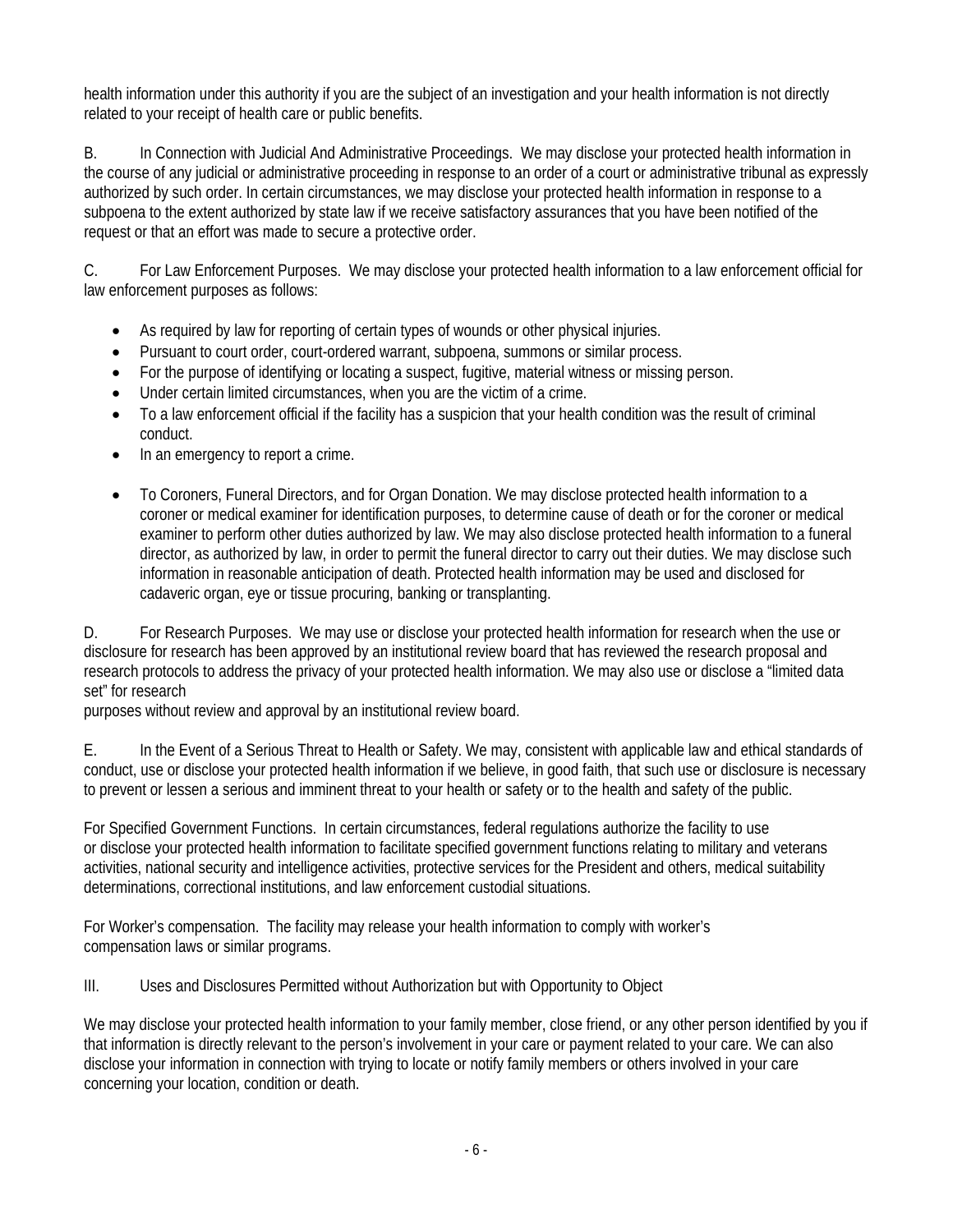You may object to these disclosures. If you do not object to these disclosures or we can infer from the circumstances that you do not object or we determine, in the exercise of our professional judgment, that it is in your best interests for us to make disclosure of information that is directly relevant to the person's involvement with your care, we may disclose your protected health information as described.

IV. Uses and Disclosures which you Authorize

Other than as stated above, we will not disclose your health information other than with your written authorization. You may revoke your authorization in writing at any time except to the extent that we have taken action in reliance upon the authorization

V. Your Rights

You have the following rights regarding your health information:

The right to inspect and copy your protected health information. You may inspect and obtain a copy of your protected health information that is contained in a designed record set for as long as we maintain the protected health information. A "designated record set" contains medical and billing records and any other records that the practice uses for making decisions about you.

Under federal law, however, you may not inspect or copy the following records: psychotherapy notes; information compiled in reasonable anticipation of, or for use in, a civil, criminal, or administrative action or proceeding; and protected health information that is subject to a law that prohibits access to protected health information. Depending on the circumstances, you may have the right to have a decision to deny access reviewed.

We may deny your request to inspect or copy your protected health information if, in our professional judgment, we determine that the access requested is likely to endanger your life or safety or that of another person, or that it is likely to cause substantial harm to another person referenced within the information. You have the right to request a review of this decision.

To inspect and copy your medical information, you must submit a written request to the Privacy Officer whose contact information is listed on the last page of this Privacy Notice. If you request a copy of your information, we may charge you a fee for the costs of copying, mailing or other costs incurred by us in complying with your request.

Please contact our Privacy Officer if you have questions about access to your medical record.

A. The right to request a restriction on uses and disclosures of your protected health information. You may ask us not to use or disclose certain parts of your protected health information for the purposes of treatment, payment or health care operations. You may also request that we not disclose your health information to family members or friends who may be involved in your care or for notification purposes as described in this Privacy Notice. Your request must state the specific restriction requested and to whom you want the restriction to apply.

The Practice is not required to agree to a restriction that you may request. We will notify you if we deny your request to a restriction. If the practice does agree to the requested restriction, we may not use or disclose your protected health information in violation of that restriction unless it is needed to provide emergency treatment. Under certain circumstances, we may terminate our agreement to a restriction. You may request a restriction by contacting the privacy Officer.

B. The right to request to receive confidential communications from us by alternative means or at an alternative location. You have the right to request that we communicate with you in certain ways. We will accommodate reasonable requests. We may condition this accommodation by asking you for information as to how payment will be handled or specification of an alternative address or other method of contact. We will not require you to provide an explanation for your request. Requests must be made in writing to our Privacy Officer.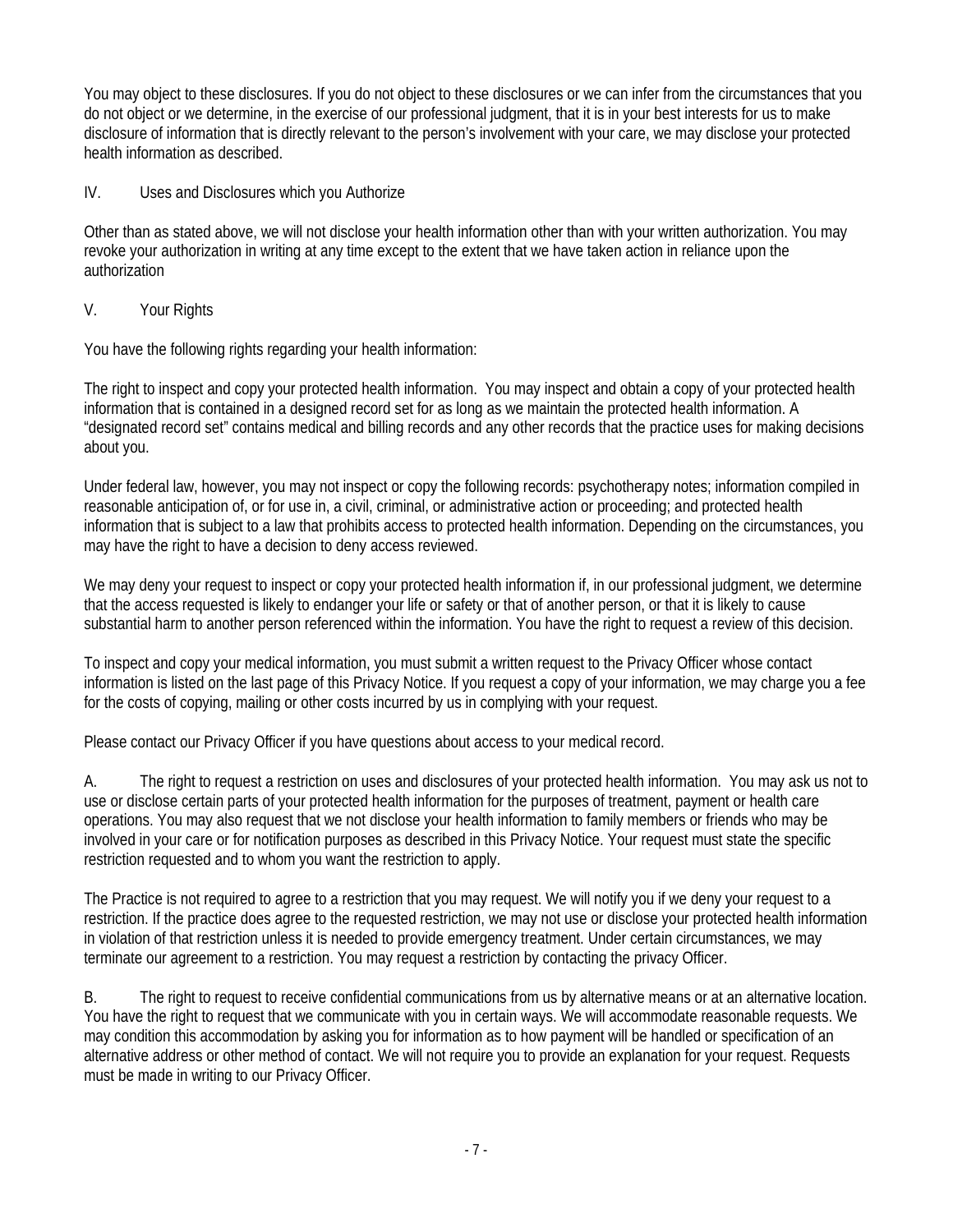C. The right to request amendments to your protected health information. You may request an amendment of protected health information about you in a designated record set for as long as we maintain this information. In certain cases, we may deny your request for an amendment. If we deny your request for amendment, you have the right to file a statement of disagreement with us and we may prepare a rebuttal to your statement and will provide you with a copy of any such rebuttal. Requests for amendment must be in writing and must be directed to our Privacy Officer. In this written request, you must also provide a reason to support the requested amendments. You may also submit a written statement, no more than 250 words long, regarding any information contained in your medical records that you believe to be incomplete or inaccurate. This statement becomes part of your medical record.

D. The right to receive an accounting. You have the right to request an accounting of certain disclosures of your protected health information made by the practice. This right applies to disclosures for purposes other than treatment, payment or health care operations as described in this Privacy Notice. We are also not required to account for disclosures that you requested, disclosures that you agreed to by signing an authorization form, disclosures for a facility directory, to friends or family members involved in your care, or certain other disclosures we are permitted to make without your authorization. The request for an accounting must be made in writing to our Privacy Officer. The request should specify the time period sought for the accounting. Accounting requests may not be made for periods of time in excess of six years. We will provide the first accounting you request during any 12-month period without charge. Subsequent accounting requests may be subject to a reasonable cost-based fee.

E. The right to obtain a paper copy of this notice. Upon request, we will provide a separate paper copy of this notice even if you have already received a copy of the notice.

## VI. Our Duties

The practice is required by law to maintain the privacy of your health information and to provide you with this Privacy Notice of our duties and privacy practices. We are required to abide by terms of this Notice as may be amended from time to time. We reserve the right to change the terms of this Notice and to make the new Notice provisions effective for all future protected health information that we maintain. If the practice changes its Notice, we will provide a copy of the revised Notice by sending a copy of the revised Notice via regular mail or through in-person contact.

#### VII. Complaints

You have the right to express complaints to the facility and to the Secretary of Health and Human Services if you believe that your privacy rights have been violated. You may complain to the practice by contacting the Privacy Officer verbally or in writing, using the contact information below. We encourage you to express any concerns you may have regarding the privacy of your information. You will not be retaliated against in any way for filing a complaint.

#### VIII. Contact Person

The contact person for all issues regarding patient privacy and your rights under the federal privacy standards is the Privacy Officer. Information regarding matters covered by this Notice can be requested by contacting the Privacy officer. If you feel that your privacy rights have been violated by this facility you may submit a complaint to our Privacy Officer by sending it to:

Oculofacial Plastic Surgery, PLLC 1105 North University Drive, Suite 102 Nacogdoches, Texas 75961 ATTN. Privacy Officer

The Privacy Officer can be contacted by telephone at 936-560-5437.

IX. Effective Date: This Notice is effective May 1, 2009.